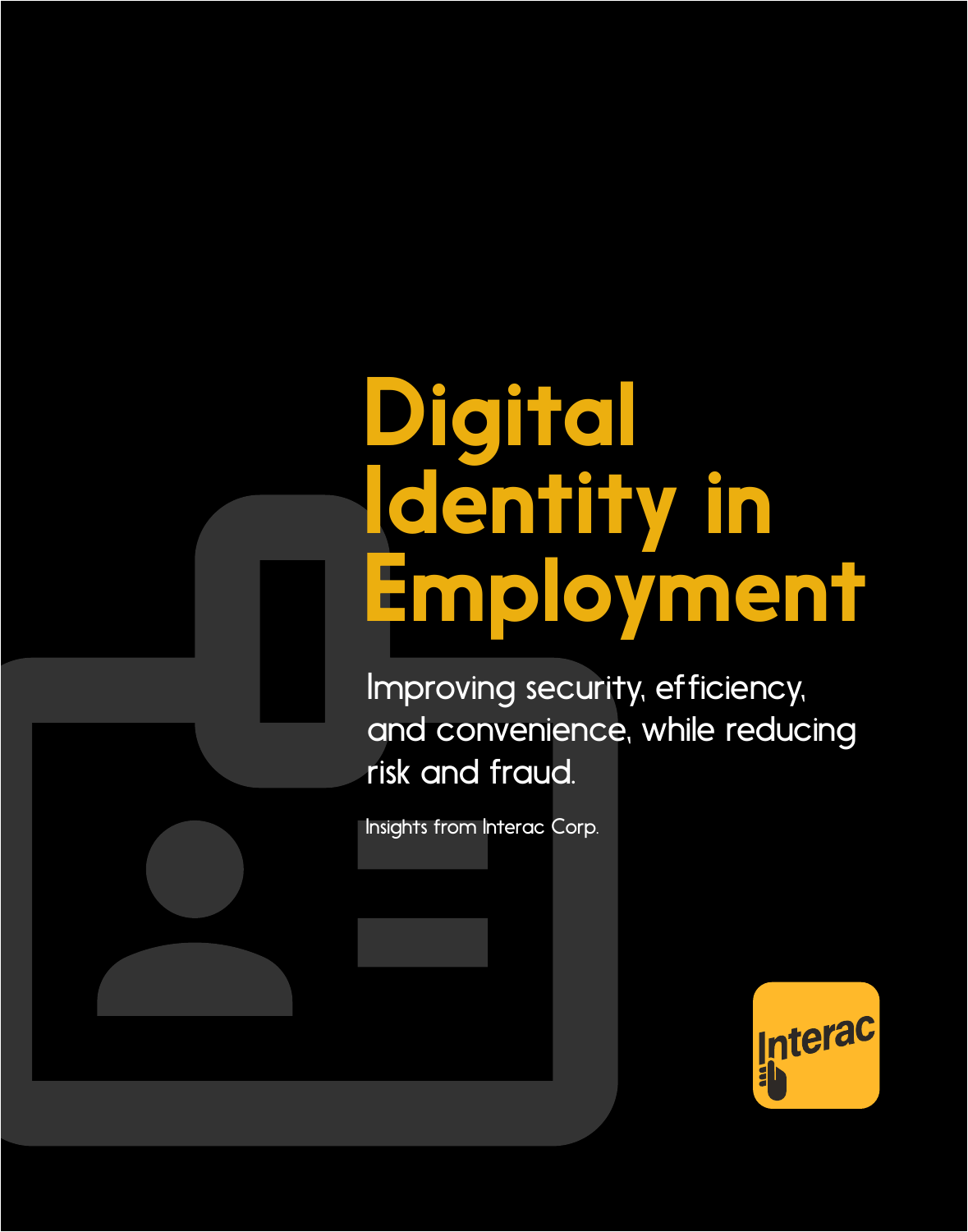"A Digital ID becomes the unique identifier linking an individual to their credentials and accreditations."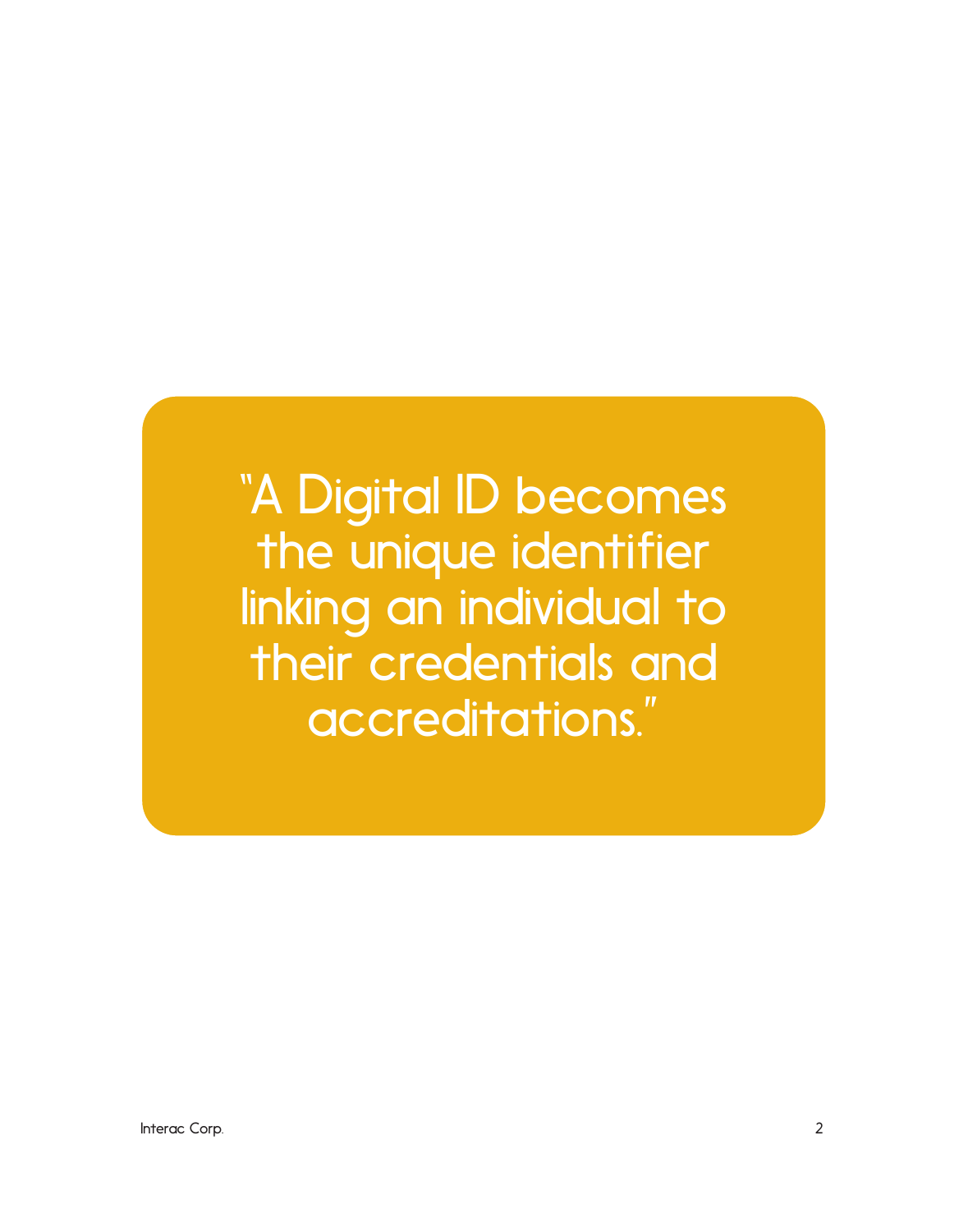## Introduction

The efficient allocation of human resources is reliant on an employer accurately assessing a set of skillsbased claims by a potential employee. A growing challenge, however, is being able to understand and verify these skills in a more comprehensive and efficient manner. Moreover, standard methods of pursuing candidates, determining their organizational fit, as well as conducting the pre-hire verification process, can be painfully slow and inefficient. The ability to submit verifiable credentials would enable employers to instantly confirm a candidate's accreditation.

Verifiable credentials, linked to unique digital IDs, can modernize human resources, particularly the relationship between employees, employers, accredited institutions, and governments. A digital ID becomes the unique identifier linking an individual to their credentials and accreditations.

Employers can easily validate a candidate's credentials, issued by accredited institutions, while governments can request employment records for accessing public services and other needs such as taxation. Most importantly, individuals will be able to grant or revoke access to their validated resumes, sensitive banking information, and other immutable personal data, while keeping it private and secure.

In addition to the efficiency afforded by automating recruitment, digital IDs will improve security oversight, reduce the risk of fraud, validate credentials, and reduce the resources required to find and hire talent in the modern economy.

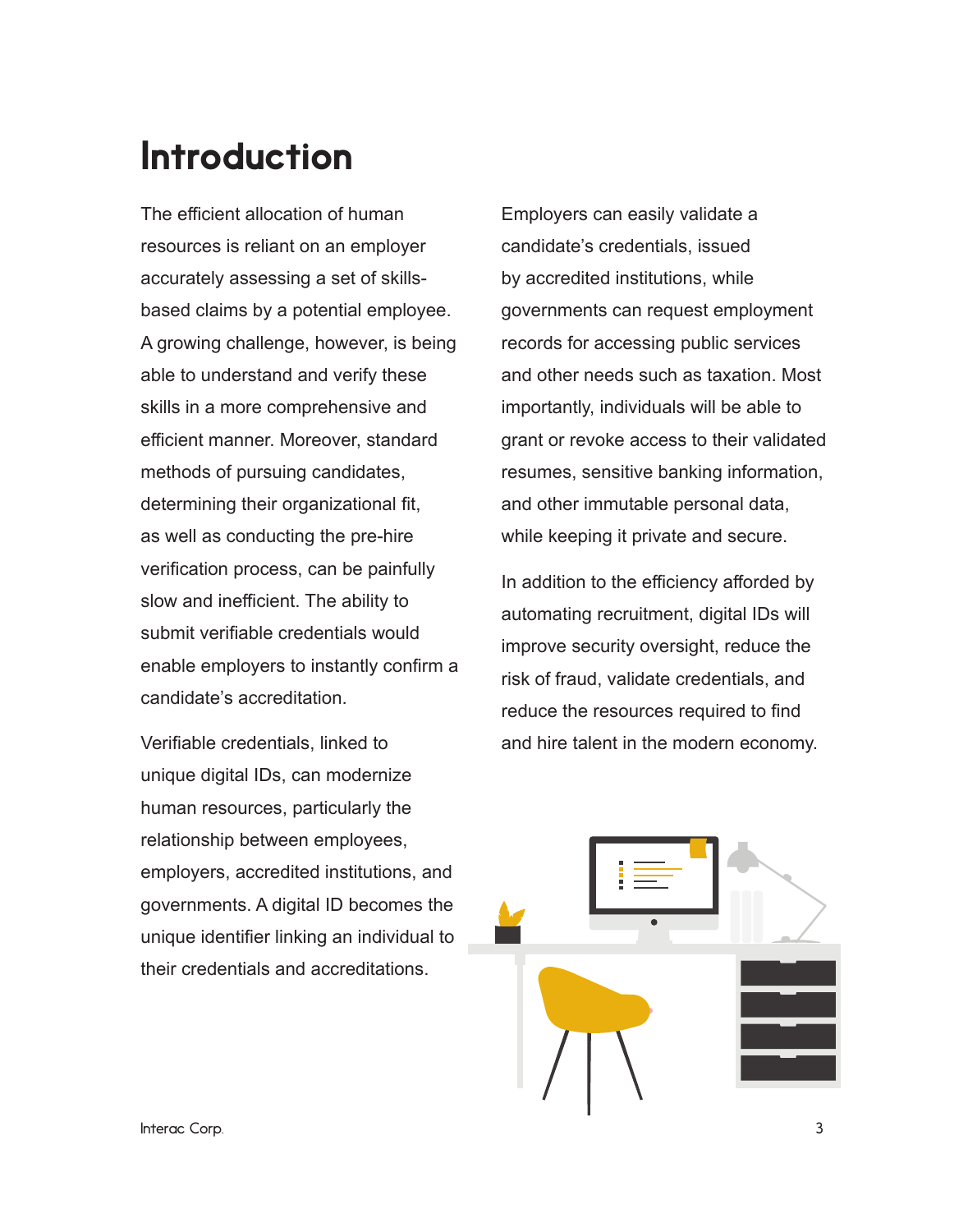# How will HR evolve in Canada?

Surveys have shown that many job candidates misrepresent past work experience or education. Digitally verifying the applicant's credentials, linked to their government issued digital identification credentials, not only mitigates the risk of fraud, but it significantly increases efficiency when confirming an applicant's past work experience, skills certifications, or academic degrees.

Remaining competitive in a modern, digital, service-based industry will involve seeking and processing vast amounts of applicants in order to find and hire the best talent. Beyond background checks, digital identification credentials also offer an opportunity for employers to secure employee records, issue smart contracts, adhere to compliance and regulation, and process payments and benefits.



\* Source for data shown in graphic:

Career Builder (2014) *[Fifty-eight Percent of Employers Have Caught a Lie on a Resume, According to a New CareerBuilder Survey](https://www.careerbuilder.ca/share/aboutus/pressreleasesdetail.aspx?sd=8%2F7%2F2014&id=pr837&ed=12%2F31%2F2014)*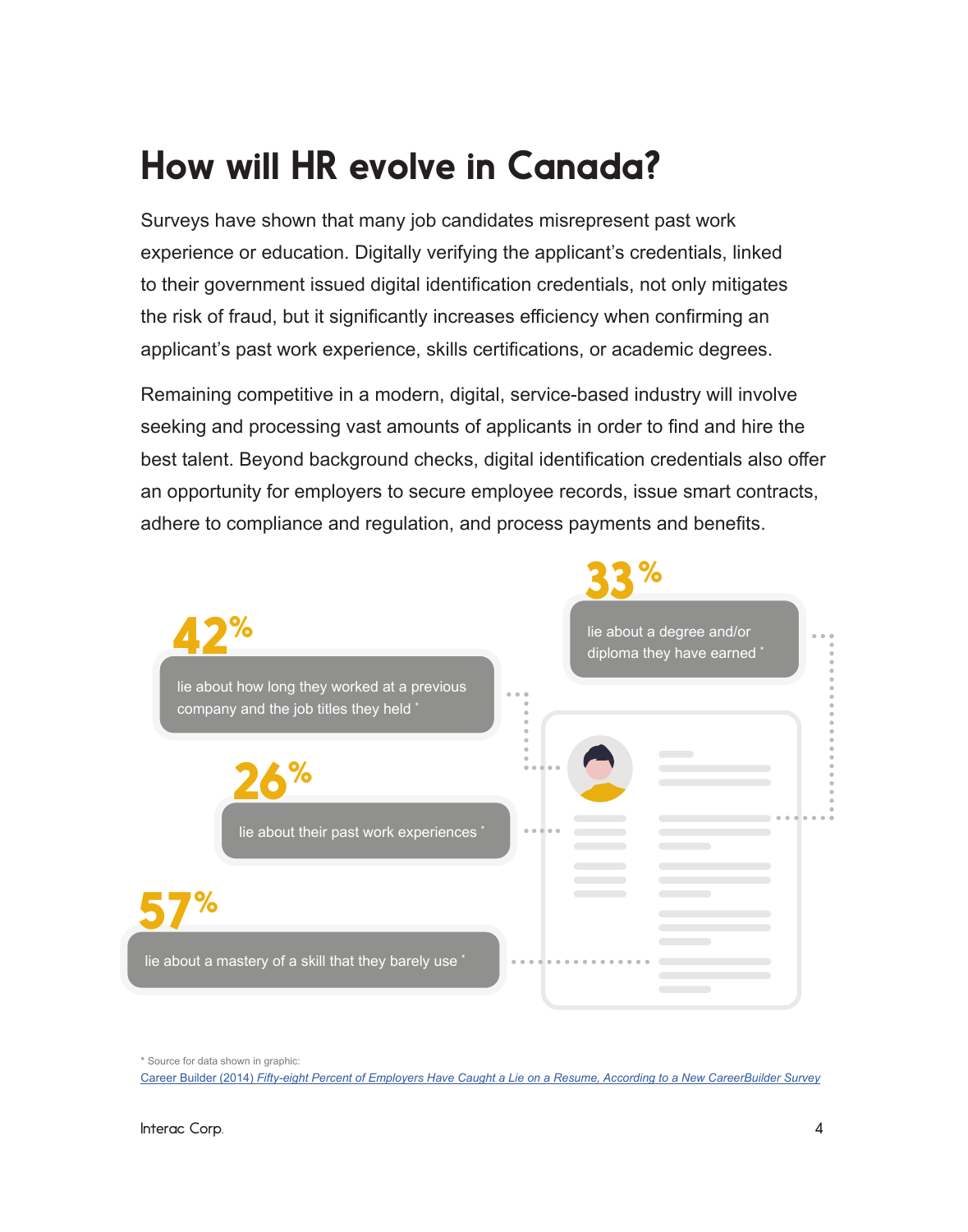## How does digital ID help?

Beyond improving security, efficiency, and convenience, a digital identification exchange network will also allow all parties involved to exchange data in a compliant manner, for the overall improvement of allocating and managing human capital.

#### **Employers**

**Strengthens security**, by not storing sensitive employee records, but being granted permission to relevant information by applicants, when necessary, in tokenized form.

**Enables increased capacity and efficiency,** while mitigating the risk of resume fraud, when verifying candidate credentials such as work experience, skills certifications, or academic degrees.

**Decreases costs** by increasing likelihood of hiring qualified talent and reducing turnover.

## **Applicants**

**Offers greater convenience,** by reducing the amount of paperwork exchanged and elapsed time throughout the interview process.

**Provides a detailed view** of what information an employer requests and for what purpose. This is known as informed consent, and it is a critical component of any Digital ID solution.

**Enables data compliance,** where employees can retract personal information made available to an employer upon termination of employment.

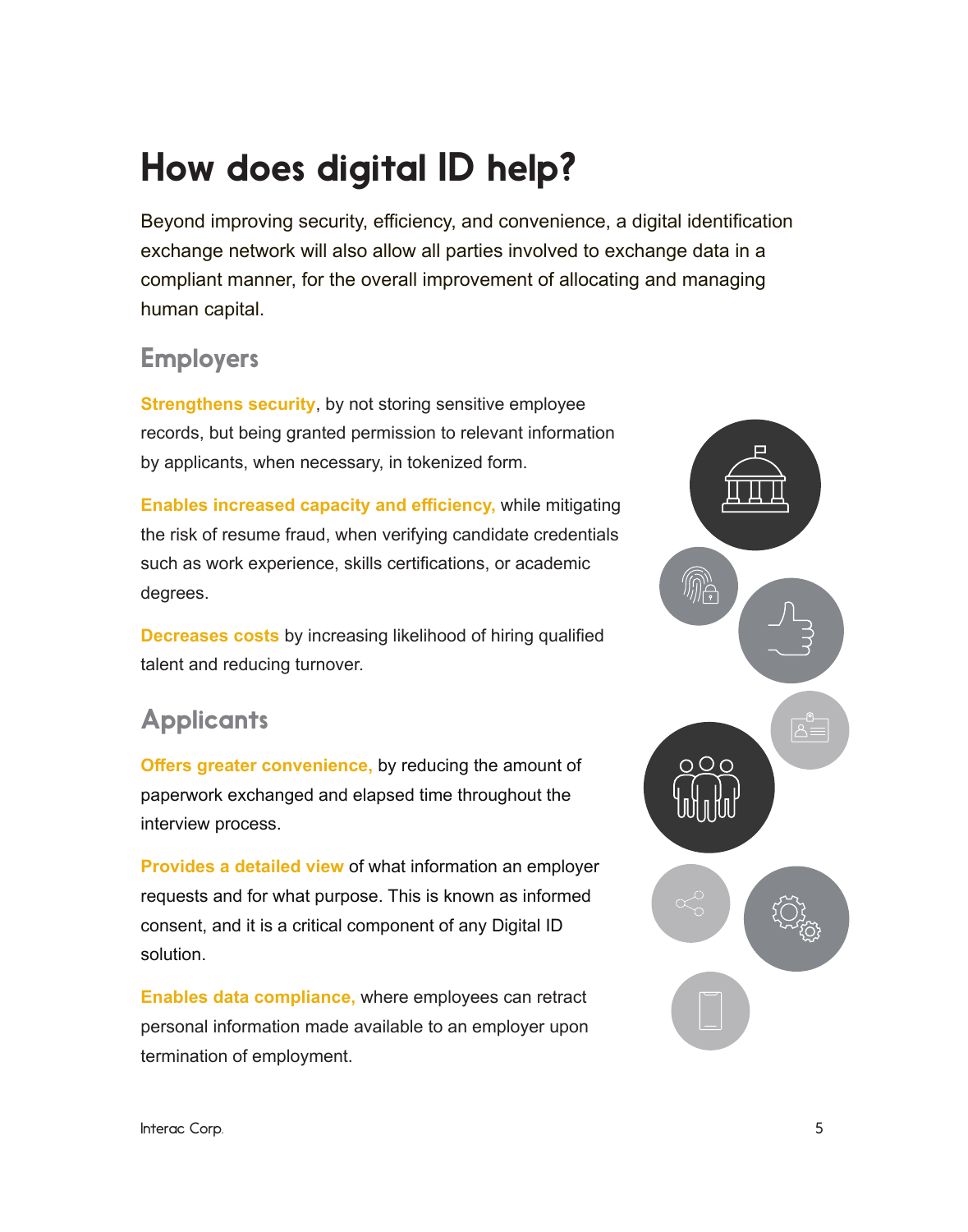# User Journey

Digital identity will enable automated verification of qualifications, all while removing the need to store sensitive information, by radically improving authenticity and security through tokenization. Improvements become evident at every stage of the labour cycle.

## Step 1: Submitting a Resume

Ivan is applying for a product designer position at a growing tech company. He is about to submit his candidacy for the role, but the company is requesting proof of an undergraduate degree prior to proceeding. Through the company's website, he is prompted to digitally verify his undergraduate diploma issued by his university.

#### Step 2: Attending an Interview

Meeting the requirements for the role, he has been invited to attend a virtual interview. During the interview, he is asked more specific questions regarding his past work experience. The recruiter sends Ivan a request to share the contact information for his references. Ivan consents to sharing that additional information.

#### Step 3: Accepting Offer

By the end of the week, Ivan is extended an offer, outlining his new job description, salary, bonus structure, and benefits. Ivan digitally signs and is ready to start work immediately.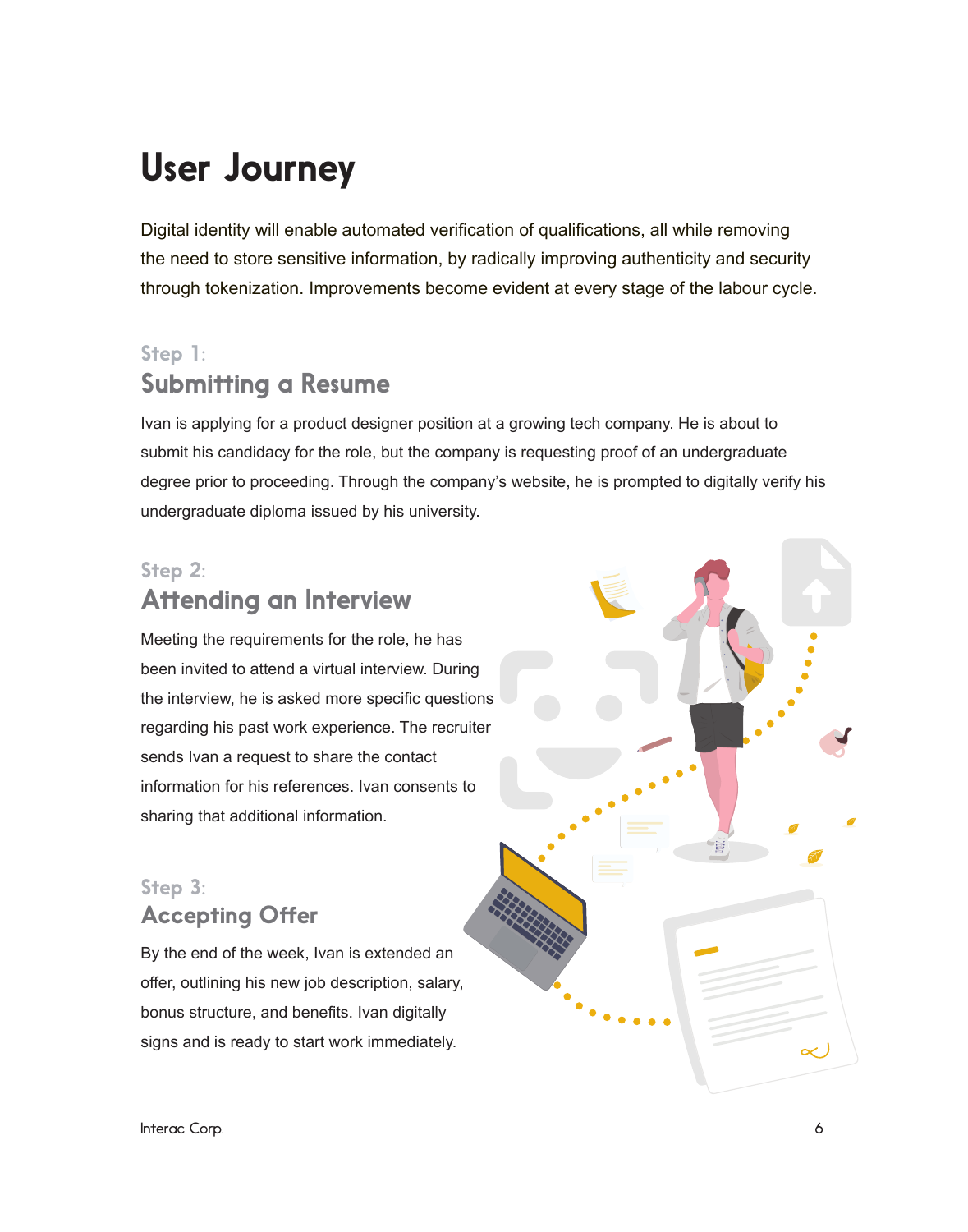## User Journey...continued

#### Step 4: Receiving Payment

Upon signing on, Ivan is prompted to share his social insurance number and banking information with HR. He accepts and the company is now able to register him as an employee and perform direct deposit by-weekly.

#### Step 5: Submitting Taxes

Ivan has been in the role for 6 months, and tax season is fast approaching. He is issued a T4 by his employer, which he adds to his digital wallet, to eventually share with the provincial and federal government, along with any other tax forms.

### Step 6: Leaving Employment

Ivan has found a new opportunity offering a higher salary and has submitted his two weeks' notice. His current employer issues him a verifiable credential that he can use as a reference in the future. Ivan can revoke access to his personal information following his last day at work.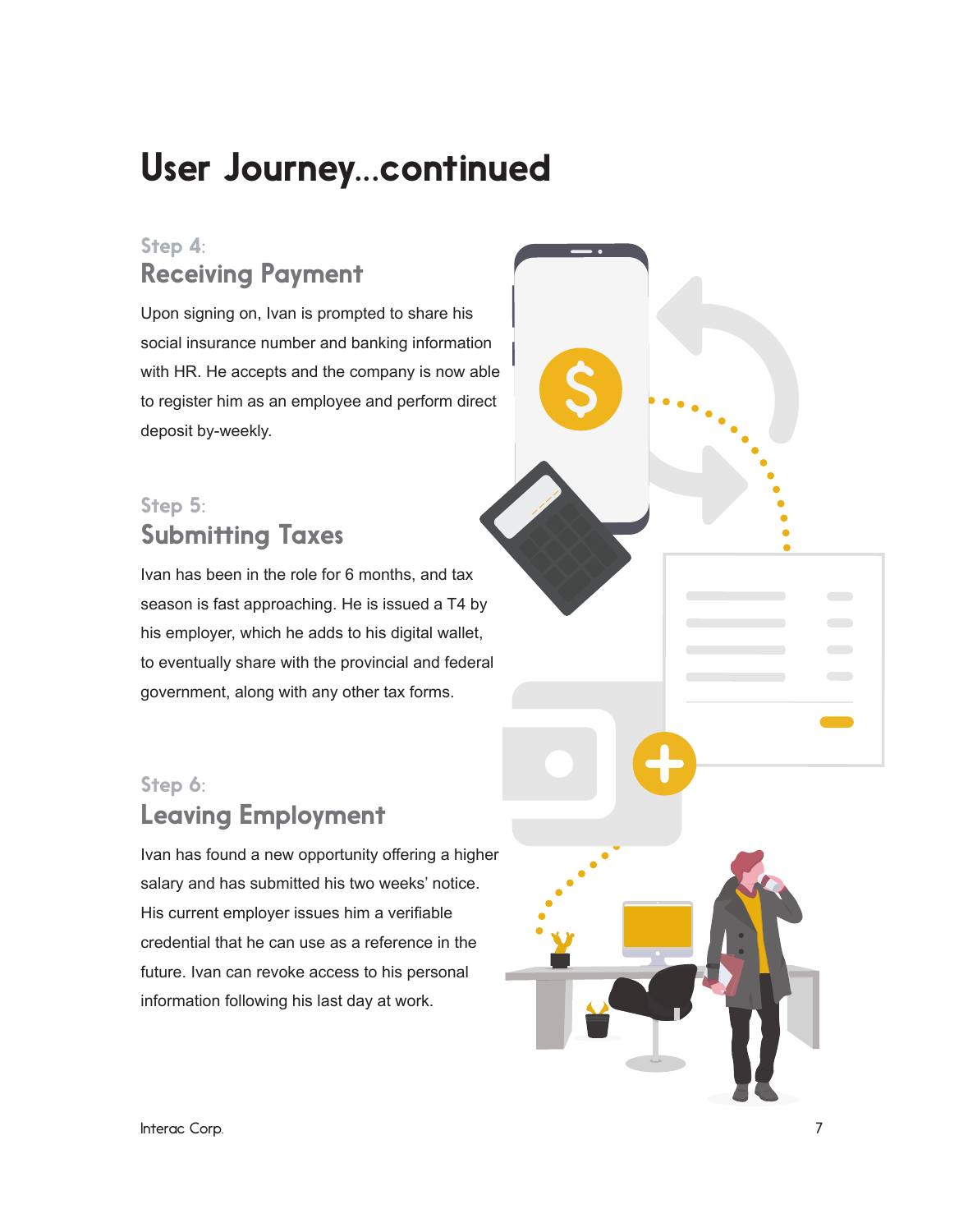## What is a Verifiable Credential?

A Verifiable Credential is a digitally verifiable proof of attributes such as a qualification (university degree) or piece of information (social insurance number). It validates qualities or properties of a claim put forward by a user, establishing its existence and uniqueness. **<sup>1</sup>**

1. **W3C Working Group** [\(2019\)](https://www.w3.org/TR/vc-use-cases/)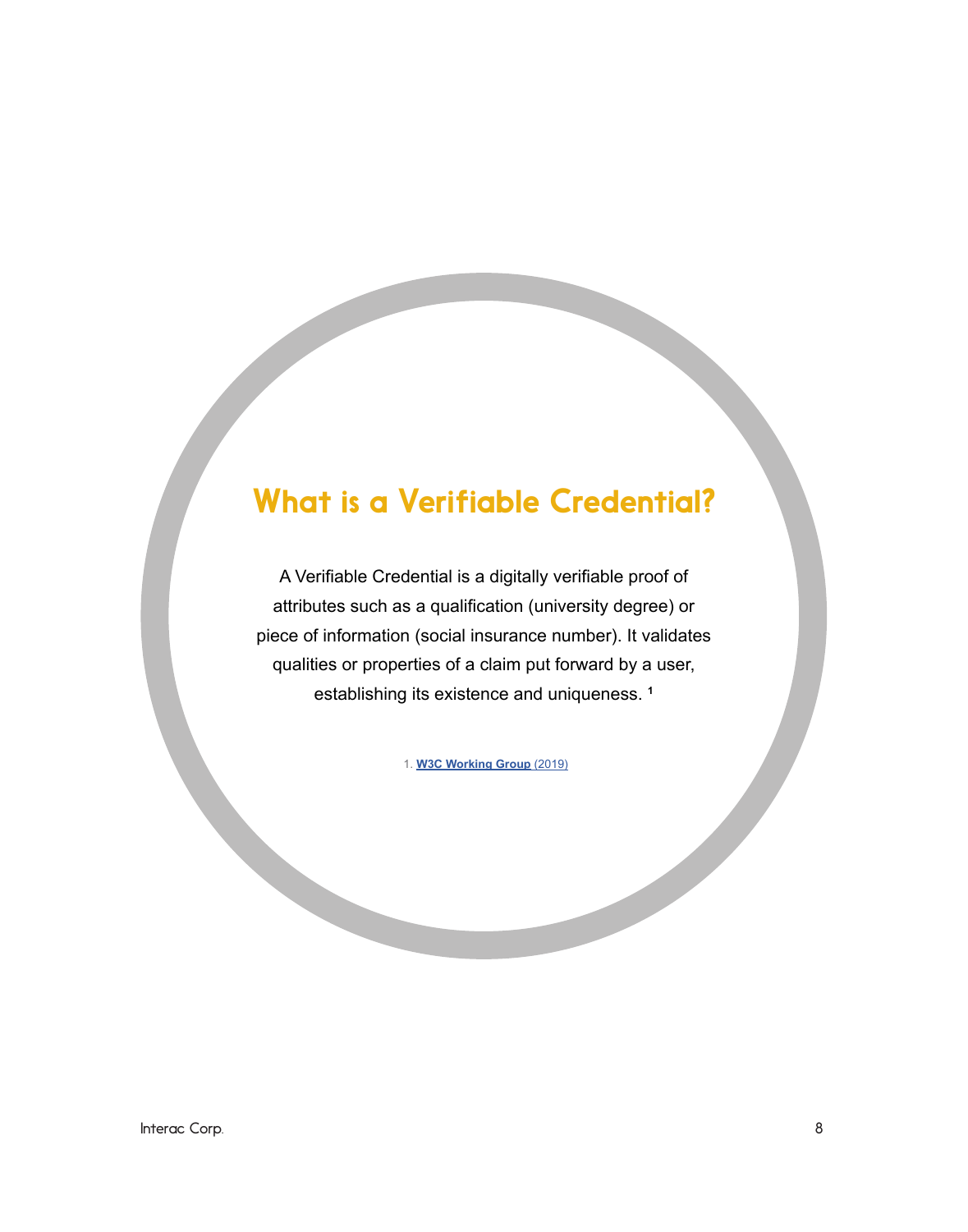# Our Principles

Digital identity is easy to theorize, but architecting and implementing a comprehensive, secure, and sustainable system is another matter entirely – and an important part of getting it right is having a clearly articulated set of principles to guide the effort. We believe that there are five:

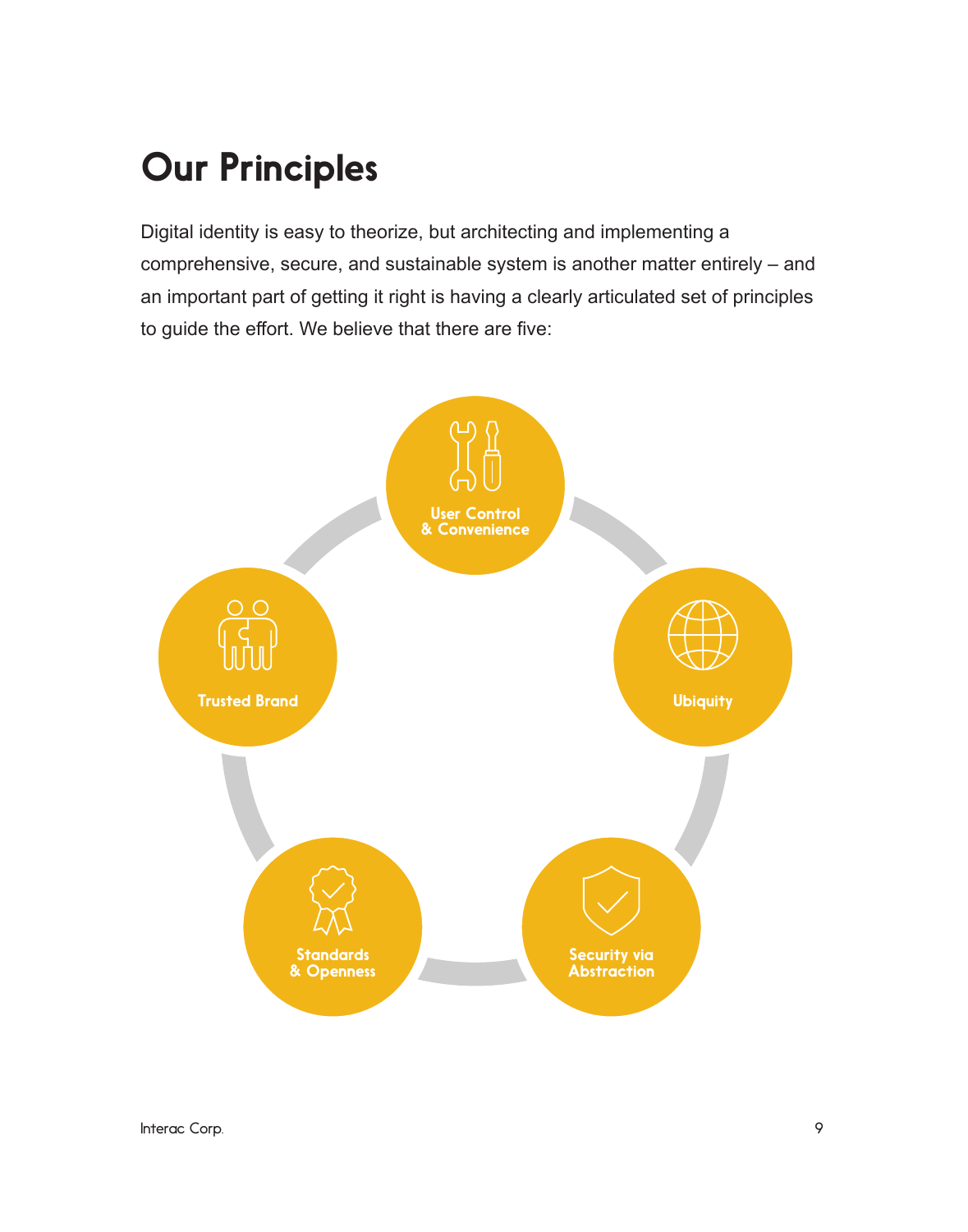User Control & Convenience

No one wants to entrust a system with their personal details if those details are going to be transferred to and stored by numerous parties – especially if this happens without the user's knowledge and express consent. While ensuring user control, an identity system must also be convenient and easy; if it isn't, it won't be adopted by users, many of whom are already used to intuitive apps on mobile devices.

#### Standards & Openness

In any dynamic system, it's difficult to predict what the future will look like – so it's important to build today's solutions on universally-agreed standards. Not only does this reduce costs by eliminating the expense of building and then later having to adapt custom, one-off solutions, but it enables solutions built by others in the future to "plug into" the initial solution. Openness encourages adoption, innovation, and flexibility.

#### Ubiquity

Security risks abound when people create different identities and passwords for each public and private service they access. They'll often default to a single, easy-to-remember (and easy to crack) password, for example. At the same

time, a digital identity that only applies to a handful of services will probably not be well- adopted. A ubiquitous system is a more convenient and a more secure system.

#### Trusted Brand

No user is likely to adopt an identity solution built or maintained by an organization they don't trust. The question of identity is simply too important, and the impact of identity theft too great, to leave this to chance. Further, building a large-scale (and ubiquitous) solution will require the cooperation and coordination of many players, and these players need to trust each other and the organization leading the effort.

#### Security via Abstraction

Even with the best user controls, a certain amount of identity data must be part of transactions in any given ecosystem. A highly effective way of securing that data is to "abstract" it, by replacing a private identifier with a publicly available one (like a person's email address) or by replacing it with a randomized number that serves as an authorized "token" for the purposes of the transaction  $-$  and is not useful for any other purpose.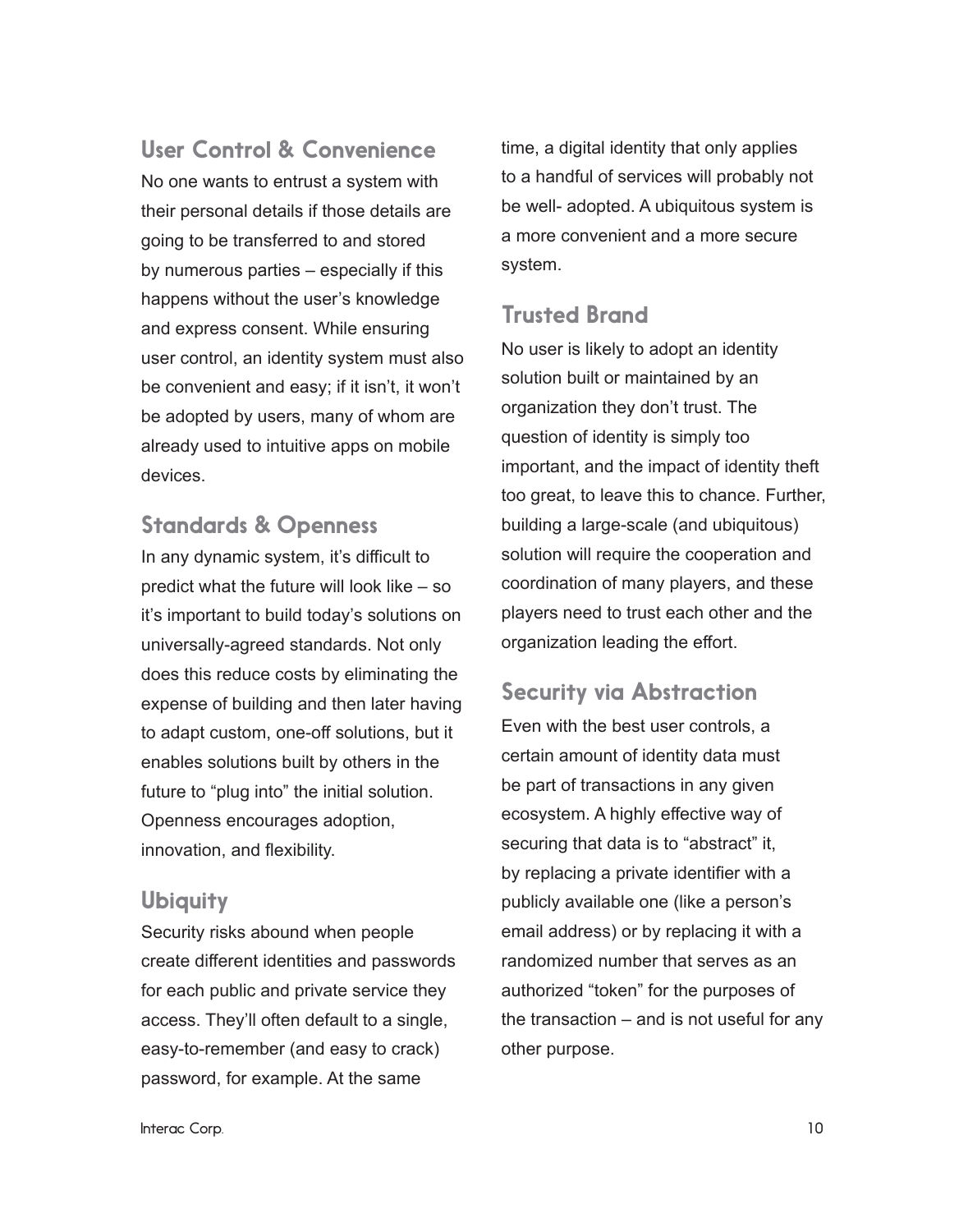# Conclusion

Finding the right talent to fulfill a role is a laborious process of sifting through a plethora of resumes and cover letters, followed by valuable time spent validating an applicant's claims and accreditations. A standardized digital ID framework will integrate into this emerging human resource ecosystem where a user's identity and skills are securely authenticated without copying and storing sensitive data.

Employers will not be liable for storing any employee information, because the information is uniquely owned, shared, and revoked by the employee. Therefore, in addition to personal or sensitive information, a user's digital ID is at the core of storing and sharing their skills and qualifications.

As more accredited institutions and recognized education platforms begin issuing verifiable credentials, businesses will undoubtedly leverage this secure resourcesaving approach to parsing applicants and finding the right fit for the role.



If you're interested in collaborating with Interac on the future of Digital ID, drop us a line at

## **digitalid@interac.ca**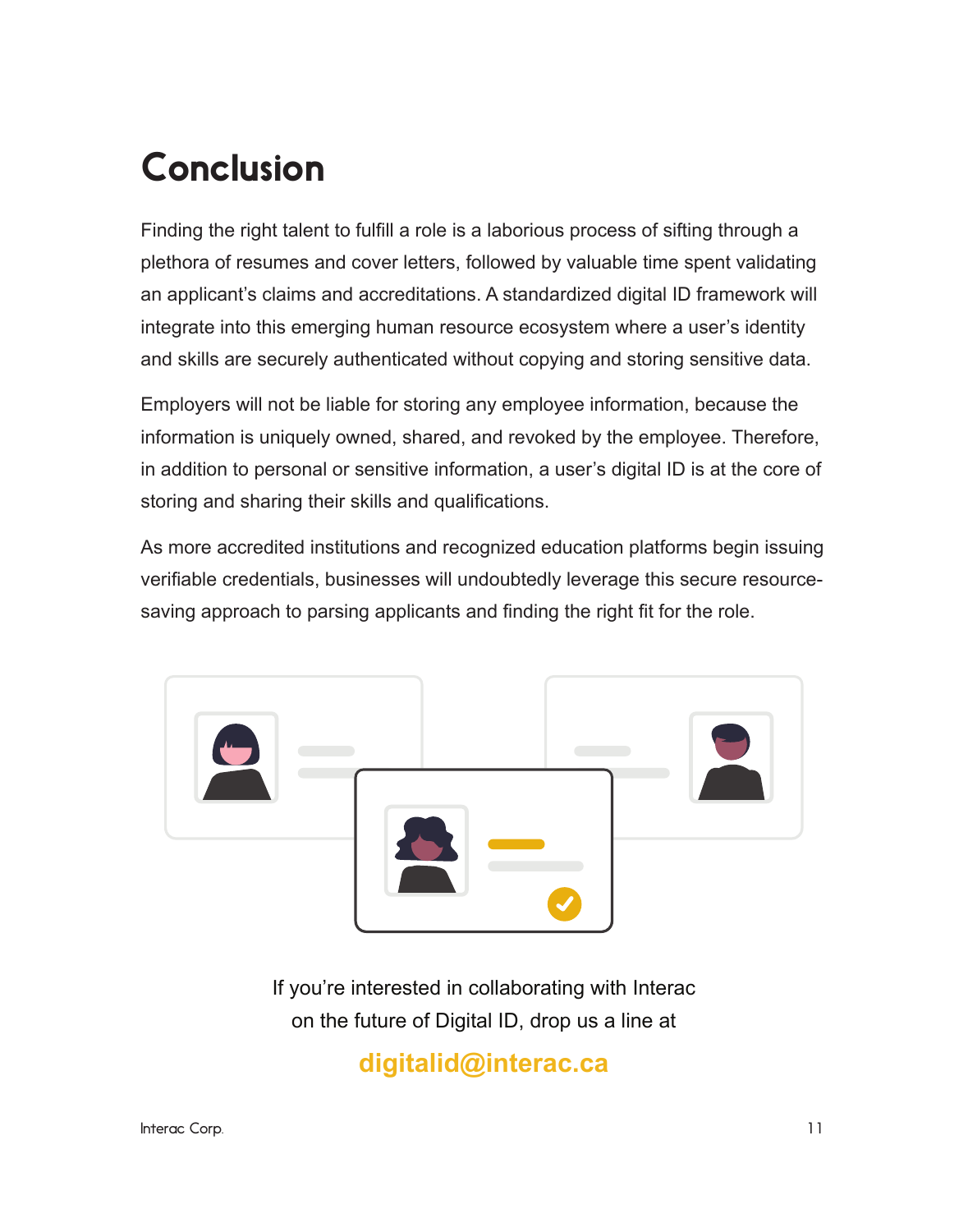"A standardized digital ID framework will integrate into this emerging human resource ecosystem where a user's identity and skills are securely authenticated without copying and storing sensitive data."